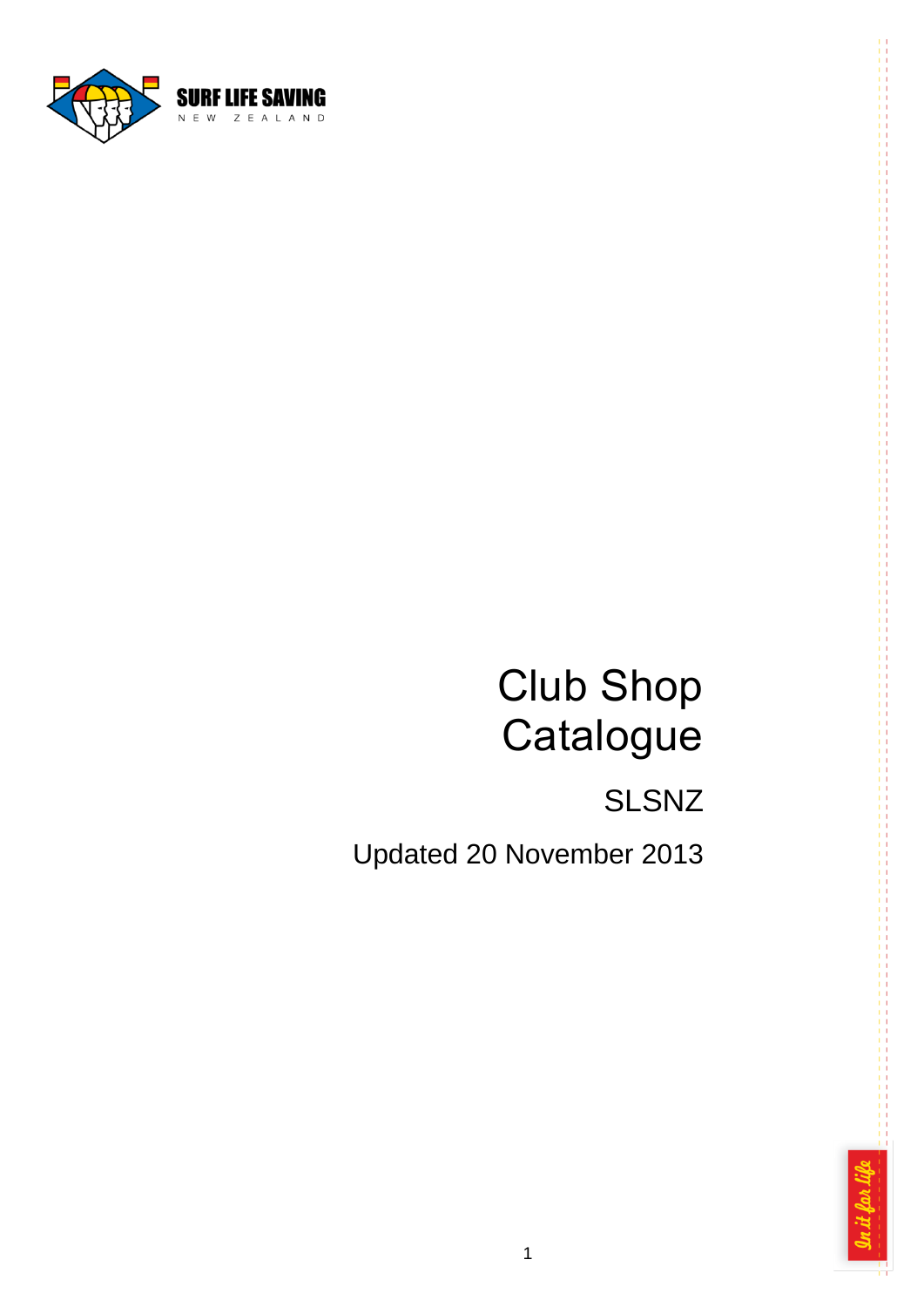# Contents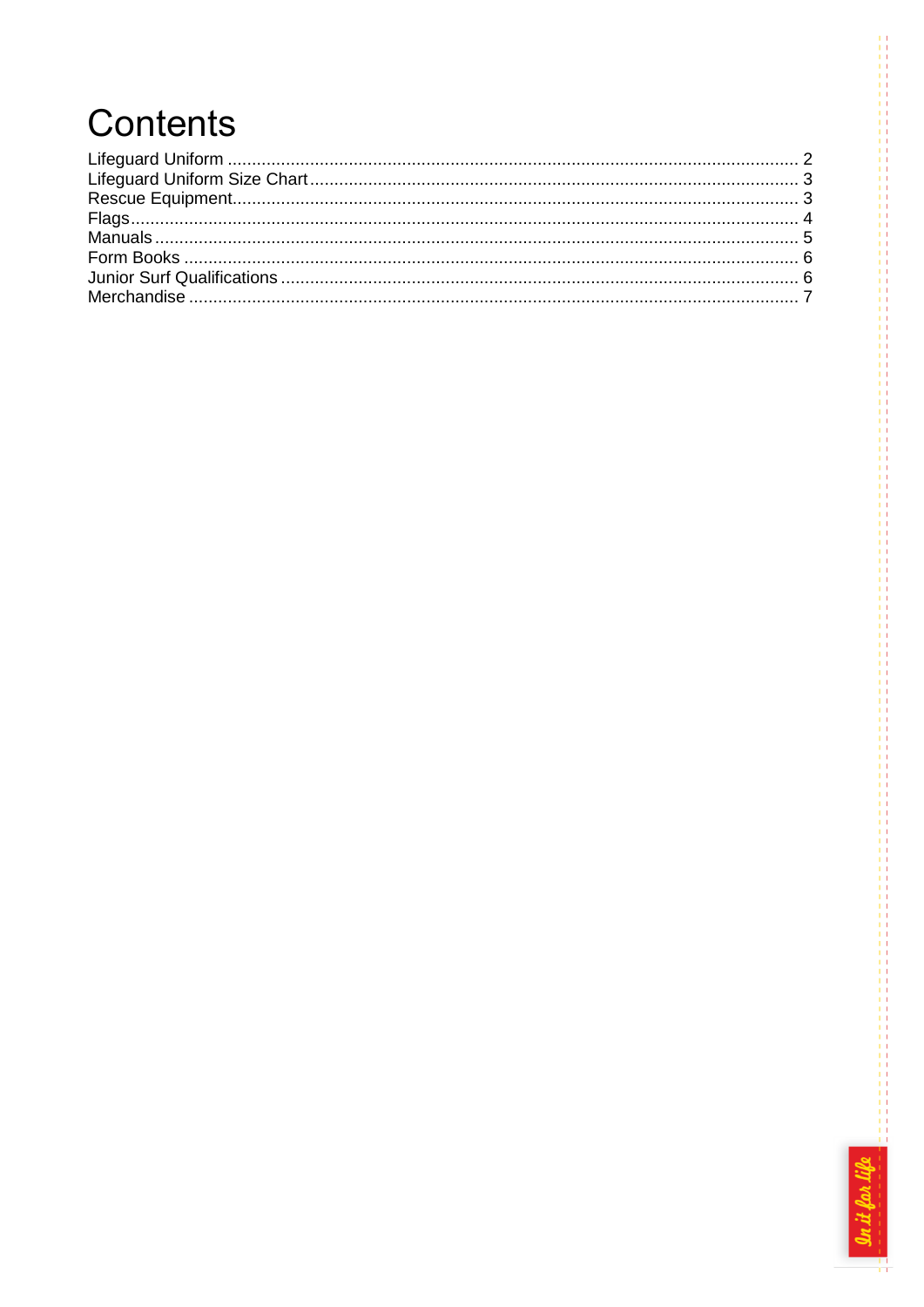### <span id="page-2-0"></span>Lifeguard Uniform

**Type:** Long sleeve polo shirt **Price:** \$15.00

**Type:** Long sleeve poly prop shirt **Price:** \$25.00 (Note – Not part of the official Lifeguard uniform)

**Type:** Short sleeve lycra rash vest **Price:** \$25.00 (Note – Not part of the official Lifeguard uniform)

**Type:** Jacket **Price:** \$50.00

**Type:** Shorts **Price:** \$18.00

**Type:** Wide brim hat **Price:** \$15.00 **Sizes:** S (55cm), M (57cm), L (61cm), XL (62cm)

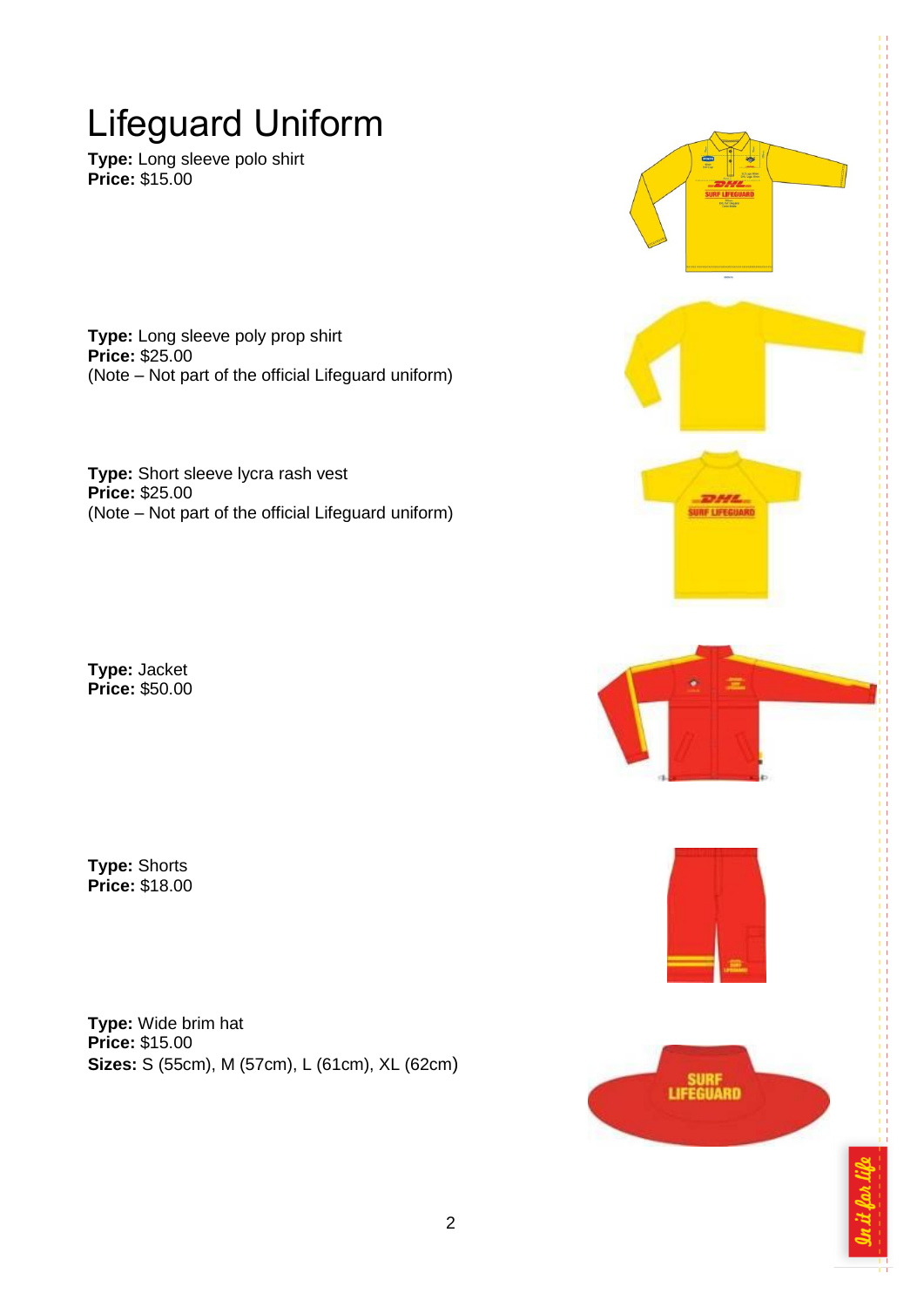# <span id="page-3-0"></span>Lifeguard Uniform Size Chart

Finished garment size in cms (NOT actual body size)

| Item              | <b>Measurement area</b>                | <b>XS</b> | S   | M   |     | <b>XL</b> | 2XL | 3XL |
|-------------------|----------------------------------------|-----------|-----|-----|-----|-----------|-----|-----|
|                   |                                        |           |     |     |     |           |     |     |
| <b>Rash Shirt</b> | Width at chest<br>(should be snug fit) | 85        | 90  | 95  | 100 | 105       | 110 | 115 |
|                   |                                        |           |     |     |     |           |     |     |
| <b>Polo Shirt</b> | Width at chest                         | 94        | 100 | 106 | 112 | 118       | 124 | 130 |
|                   |                                        |           |     |     |     |           |     |     |
| <b>Jacket</b>     | Width at chest                         | n/a       | 120 | 126 | 132 | 138       | 144 | 150 |
|                   | Width at hem                           | n/a       | 124 | 128 | 132 | 136       | 140 | 144 |
|                   |                                        |           |     |     |     |           |     |     |
| <b>Shorts</b>     | Width at waist<br>(elastic stretched)  | 91        | 96  | 101 | 106 | 111       | 116 | n/a |
|                   | Width at hip                           | 105       | 110 | 115 | 120 | 125       | 130 | n/a |
|                   | length                                 | 50        | 51  | 52  | 53  | 54        | 55  | n/a |

#### <span id="page-3-1"></span>Rescue Equipment

**Type:** Rescue tubes (Lion Foundation logo) **Price:** \$115.00

**Type:** IRB engines IRB engines need to be ordered through Dave. **Contact:** Dave Hickey SLSNZ IRB Equipment t: 09 524 6641 e: [dave.hickey@surflifesaving.org.nz](mailto:dave.hickey@surflifesaving.org.nz)

**Type:** IRB Hull IRB hulls need to be ordered direct from Arancia.

Contact: Chris & John Speight, Arancia Industries Limited p 09 815 0469 F 09 815 0468 e chris@arancia.co.nz | [www.arancia.co.nz](http://www.arancia.co.nz/)





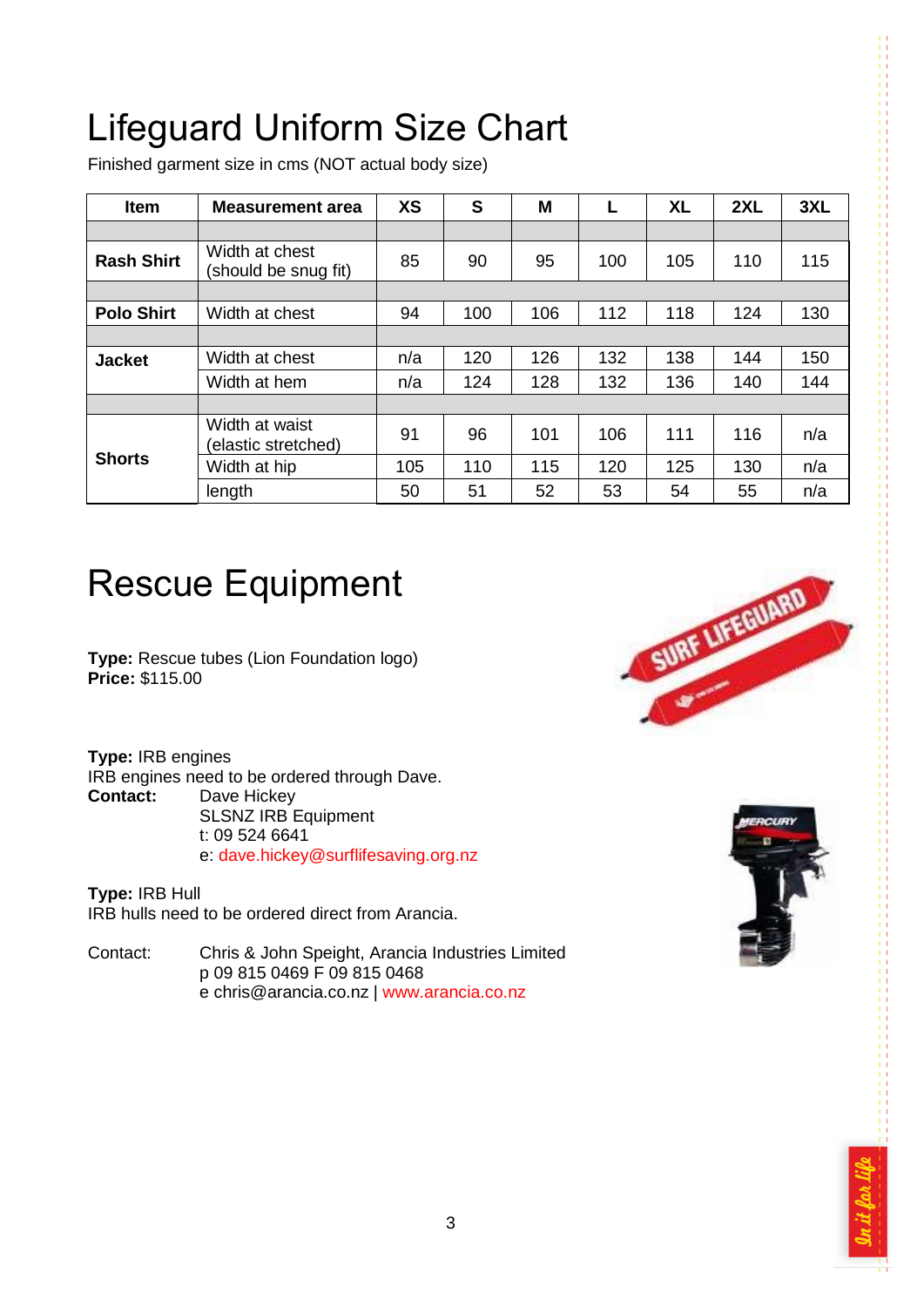<span id="page-4-0"></span>Flags

**Type:** Beach patrol flags (pair) **Price:** \$90.00 (pair)

**Type:** Club house patrol flags (single) **Price:** \$45.00 (each)

**Type:** BP clubhouse or tower flag **Price:** \$free (note: these are supplied on a needs basis; please Only order if you actually require one)







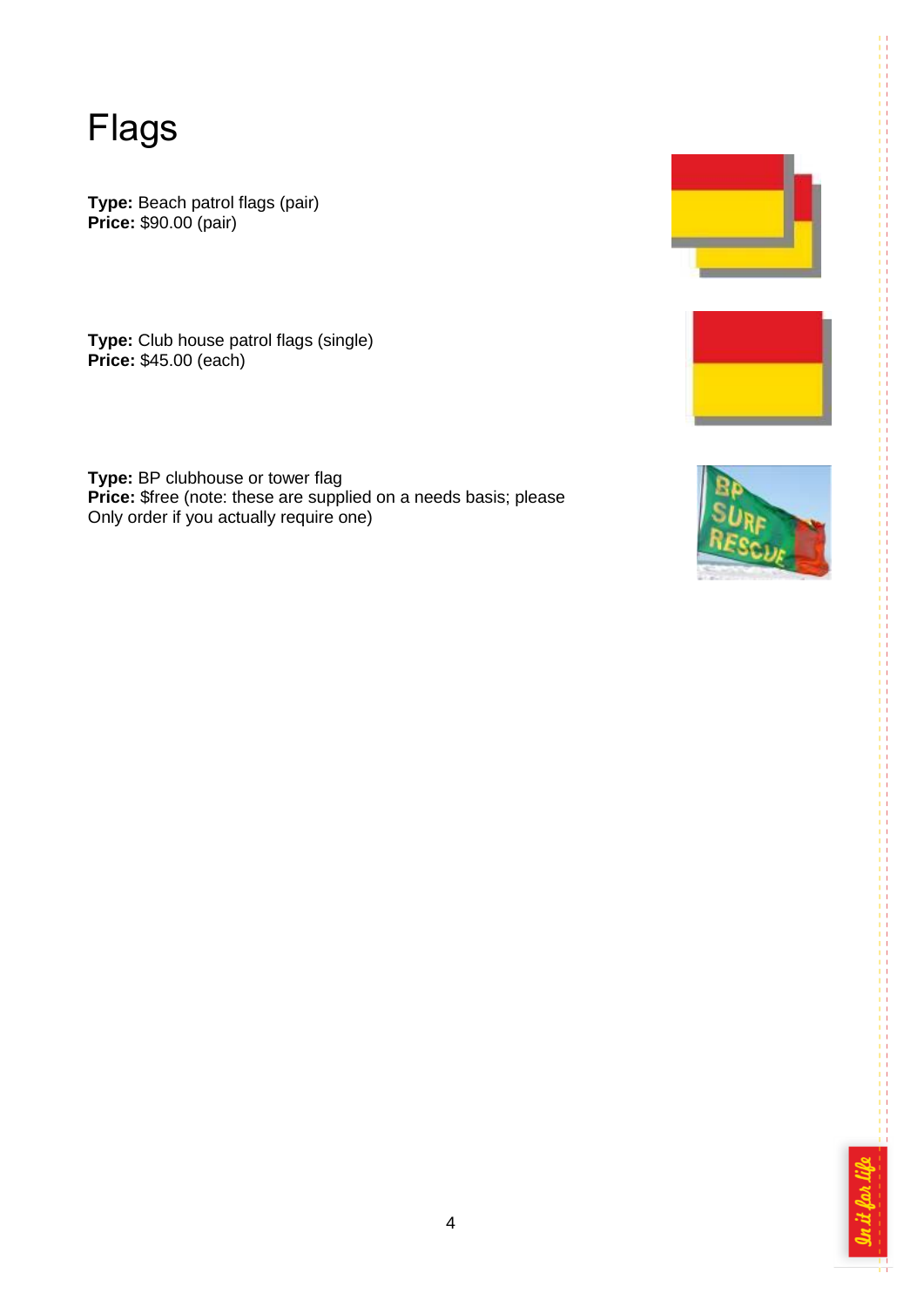#### <span id="page-5-0"></span>Manuals

**Type:** Surf Lifeguard Award manual (inc. workbook) **Price:** \$10.00

**Type:** IRB Training Manual **Price:** \$10.00

**Type:** Junior Surf Manual **Price:** \$10.00

**Type:** Surf Sport Manual **Price:** \$10.00

**Type:** Surf Coach DVD **Price:** \$20.00











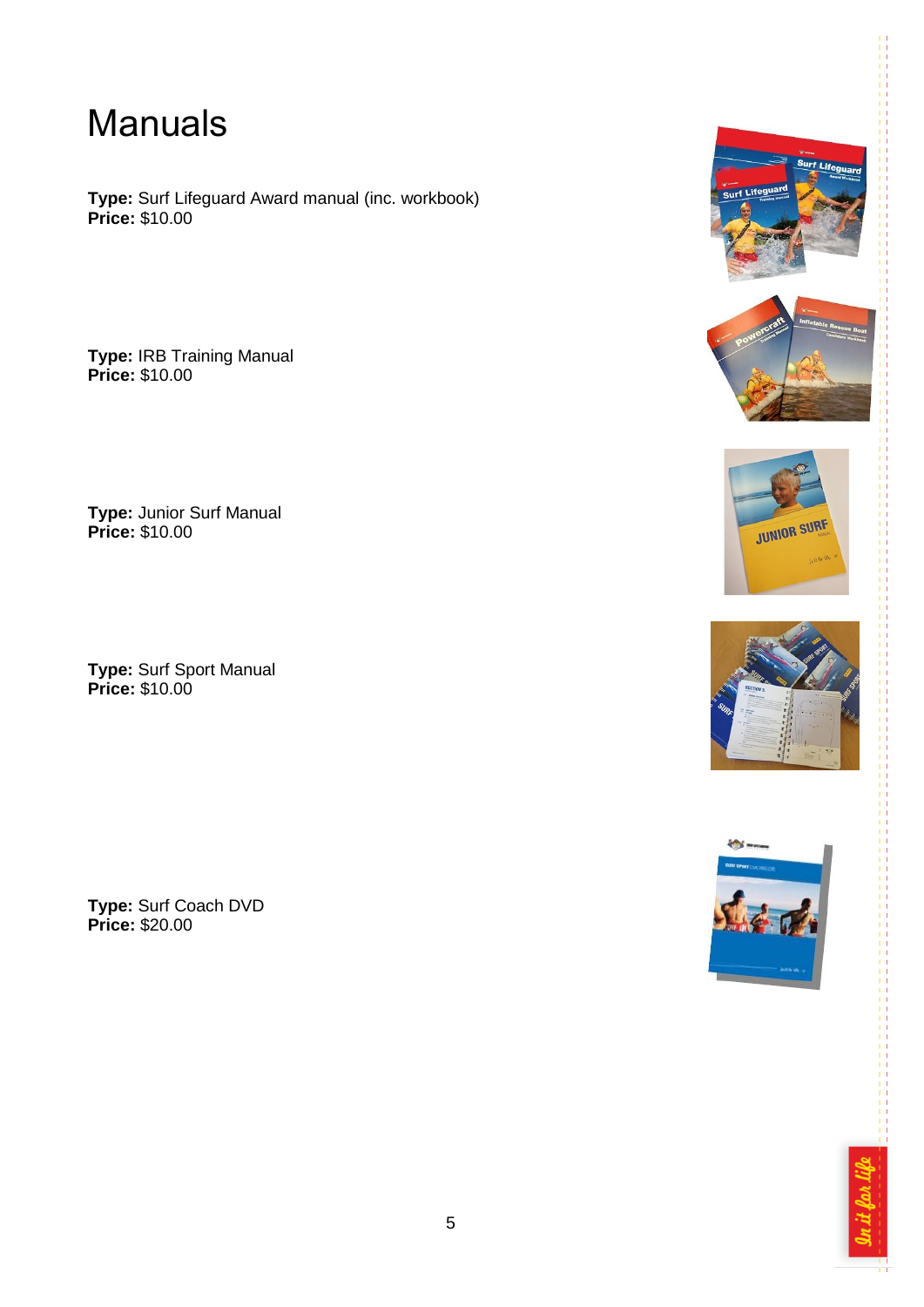#### <span id="page-6-0"></span>Form Books

Membership form book Patrol Captain's form book IRB Log book Incidents form book

**Price:** \$free (please only order what you need to help us avoid expensive reprints)

# <span id="page-6-1"></span>Junior Surf Qualifications

**Type:** 200m swim badge **Price:** \$0.00

**Type:** Junior Surf Award Certificate **Price:** \$0.00